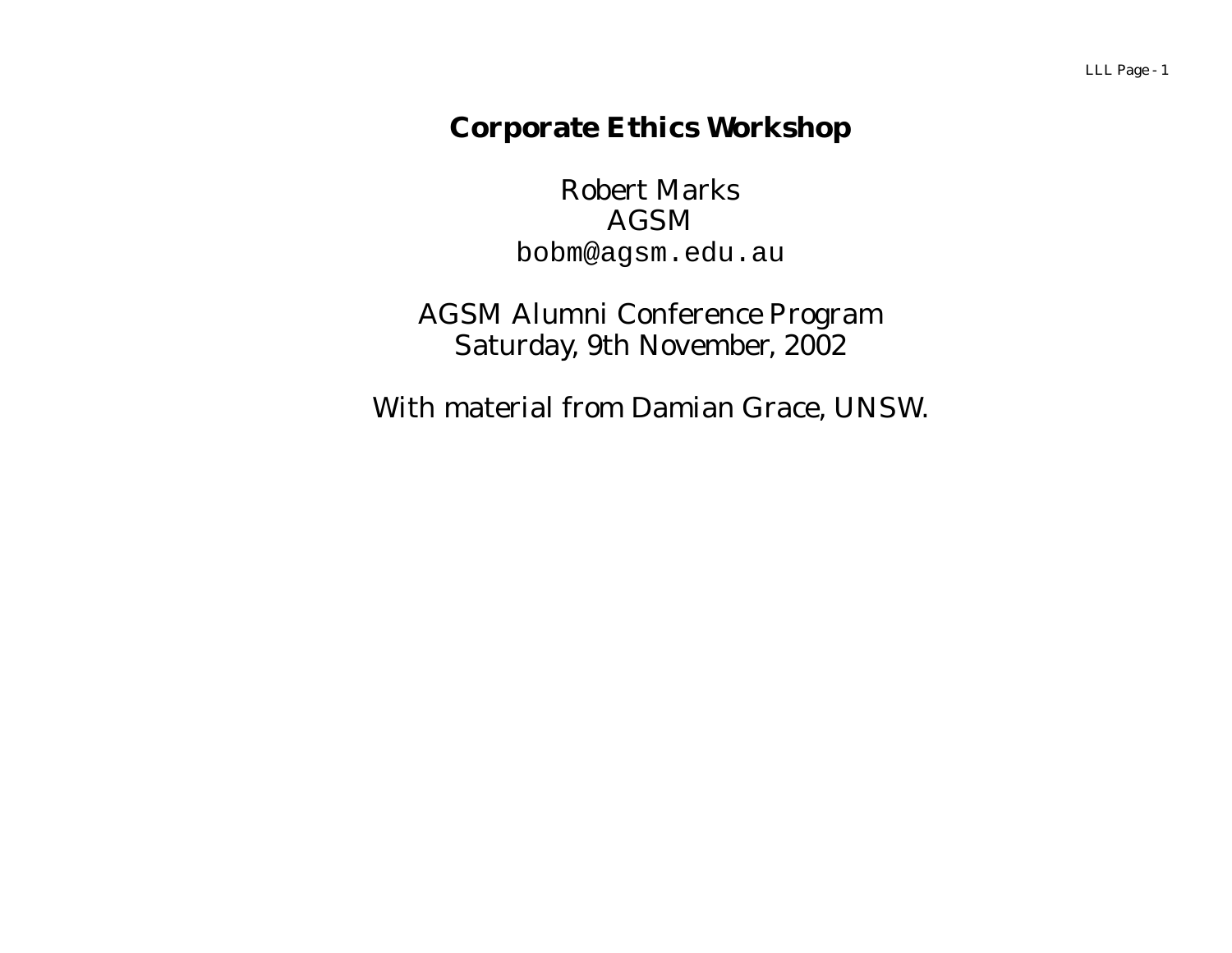# **Ethical Dilemmas?**

- Confidential evidence arrives of increased risk in a product of your company.
- An old friend is burgled. He overstates his insurance claim. The assessor asks you to corroborate the existence and state of the equipment claimed.
- The client finds the prospect of the product attractive, but you think there's <sup>a</sup> better product for her. Should you sell her the first one?
- A client firm wants you to help reduce their tax liability in a small country. You are CEO of the financial intermediary.
- You are an HR manager choosing entrants to a fast-track program. You get a call from one applicant's uncle, who is a state minister.
- You are a lawyer. You decide your client is guilty.
- You believe that you won't be successful as a foreign firm in another country unless you bribe officials there.
- As an employee of the auditors, you become aware of a client's scheme to boost profits on paper. Not an auditor yourself, but a consultant.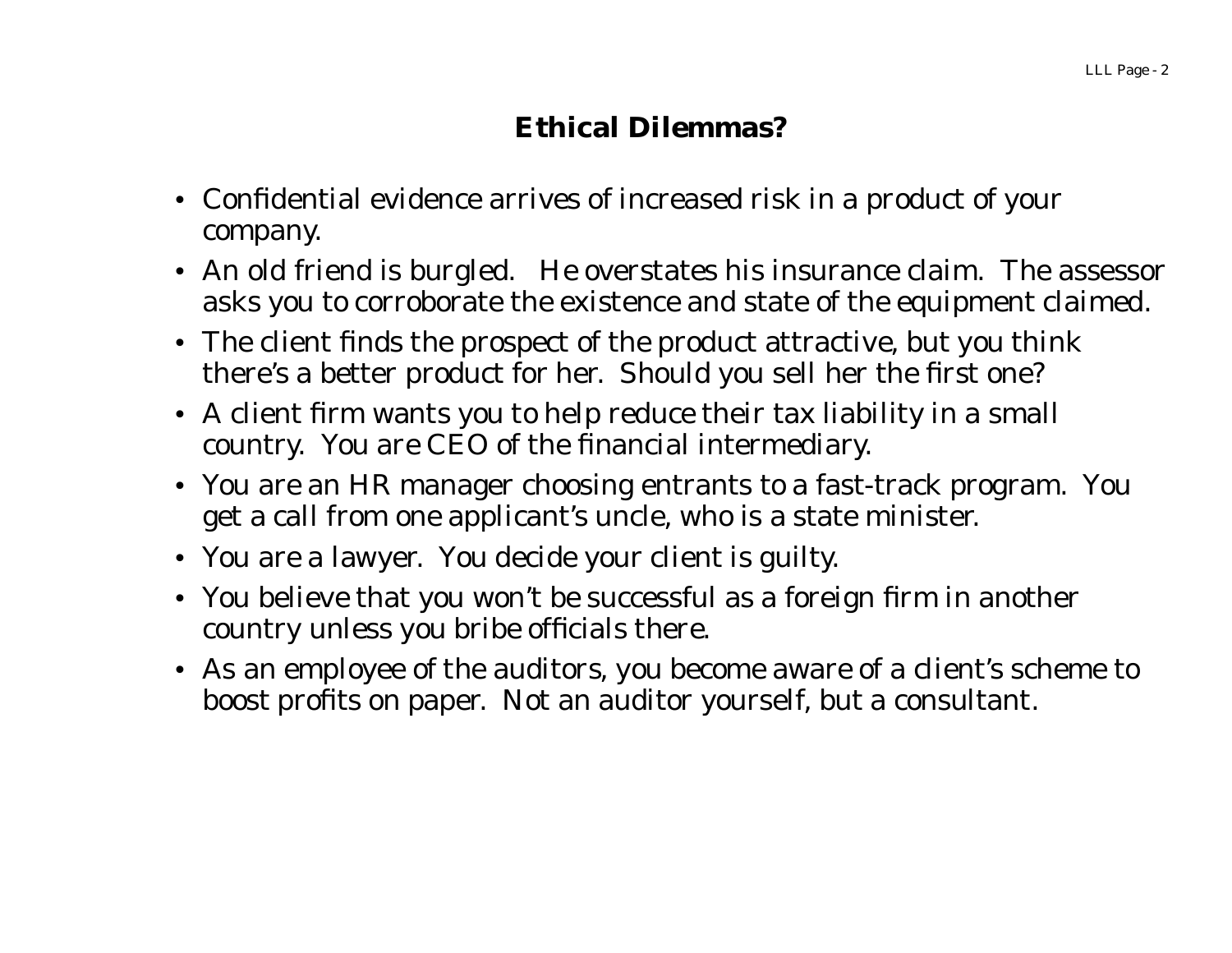# **Why Ethics (1)?**

- Should I bring my personal beliefs into my organisation?
- Shouldn't my employer determine standards of behaviour for all employees?
- Shouldn't governments set minimum public expectations of business?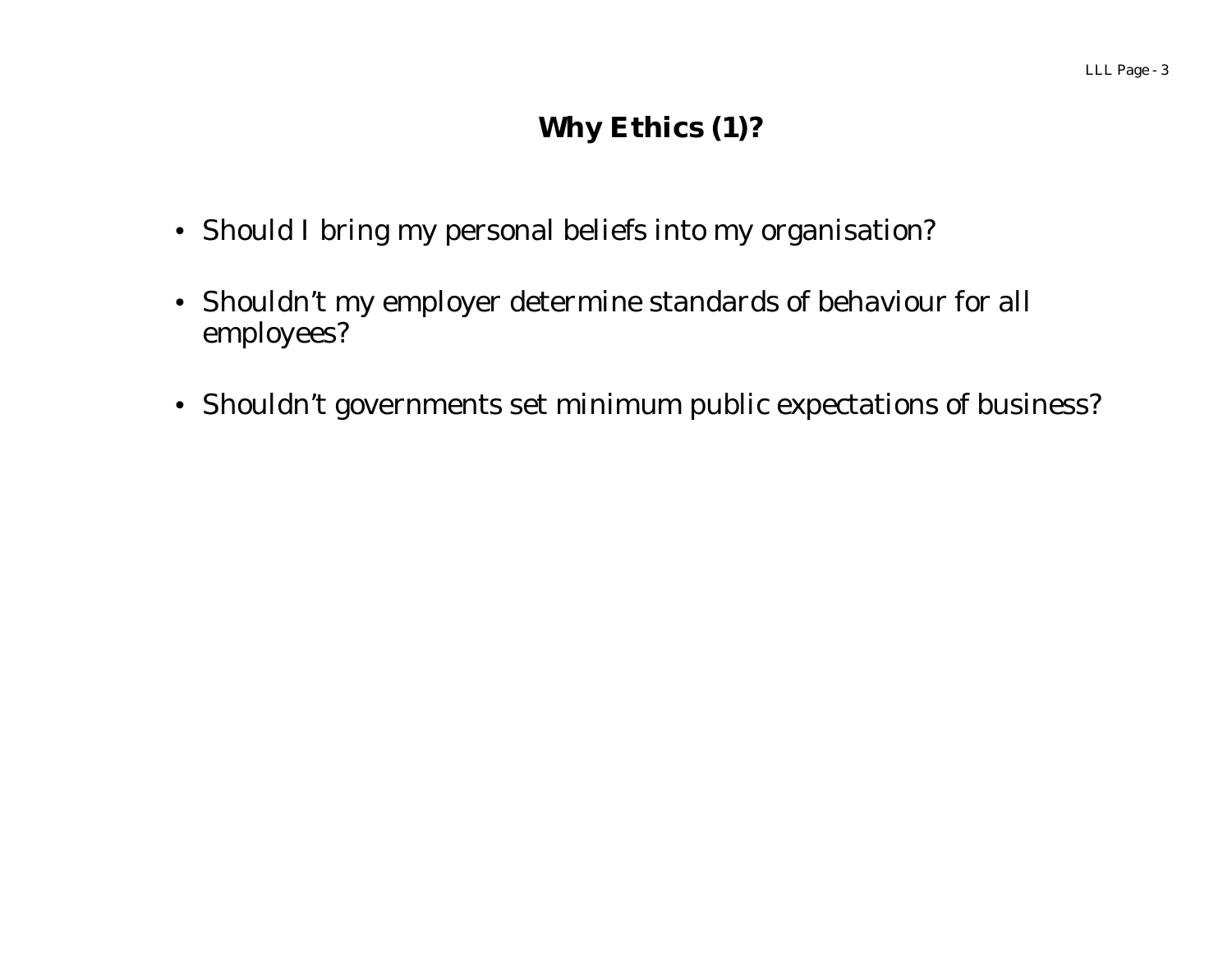# **Why Ethics (2)?**

- You become a manager because of knowledge and skills, not to manage moral matters. Why is social responsibility your concern?
- Isn't it undemocratic for business professionals or other individuals to decide social issues under the cover of ethics?
- Ethics is subjective and relative, isn't it?
- Isn't ethics just about following rules?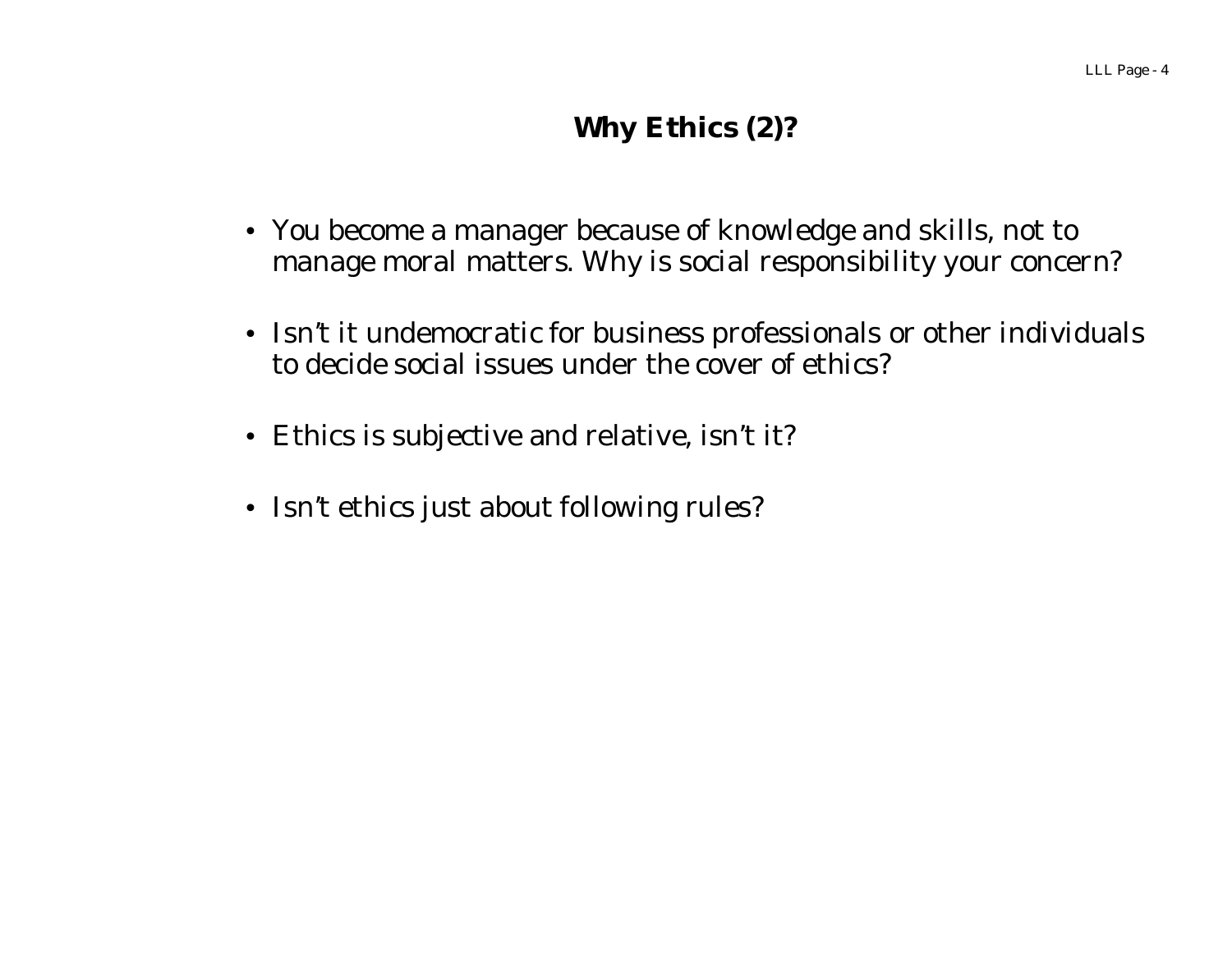### **The main ways of explaining ethics:**

- 1. Acts are intrinsically right or wrong. Ethical requirements are expressed in *duties* (Kant) "respect for persons", "the ends don't justify the means"
- 2. Right and wrong means producing a surplus of good over evil *consequences* (Mill)
- 3. A third way: *Virtue Ethics ethics as excellence.*

Focuses on character or human virtue; stresses the achievement of excellence in human activities.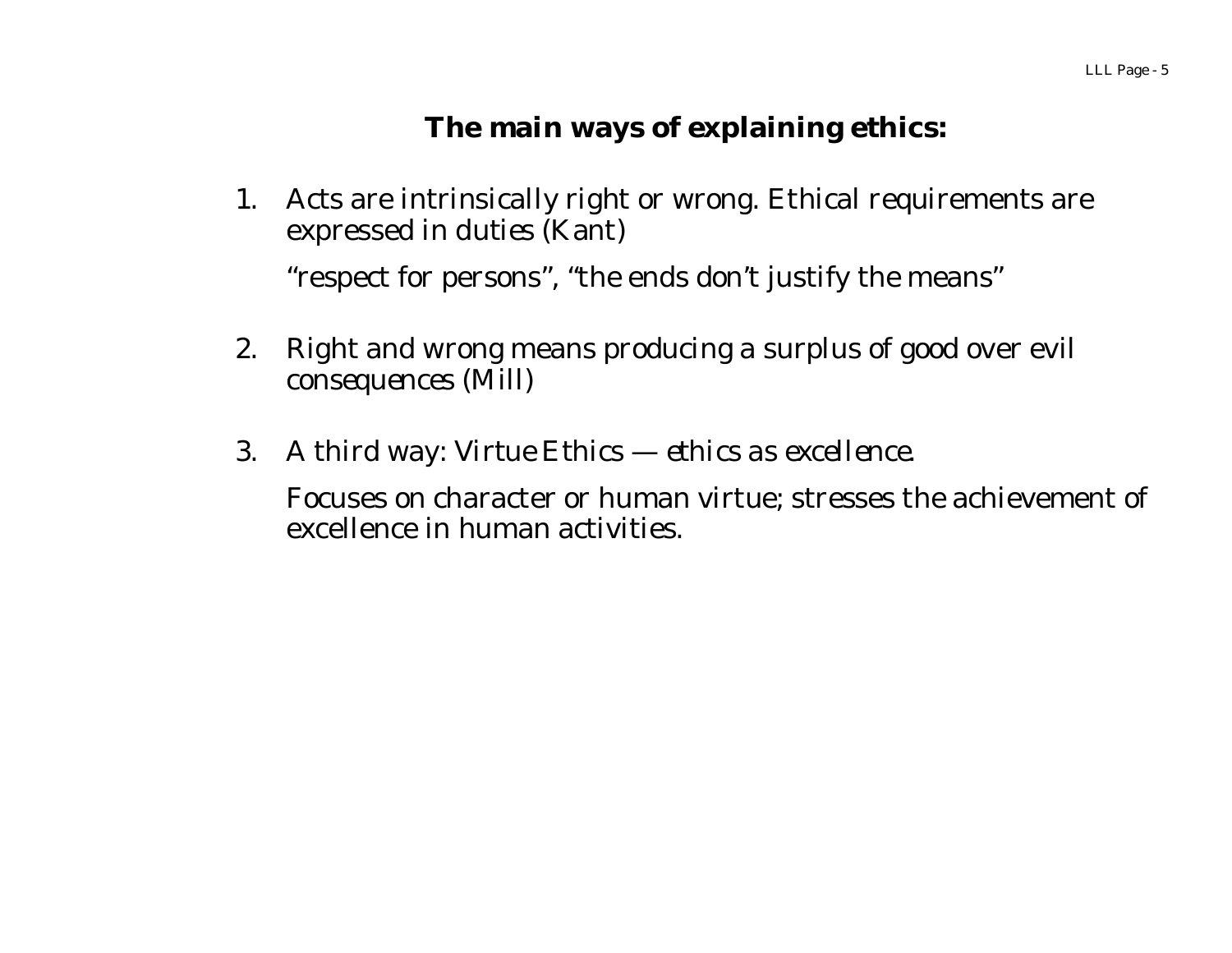### **Virtues and Professional Ethics**

Professional excellence ranks among the perfecting human virtues. All social virtues built on friendship, but professional virtues include:

—High practice standards

- —Trustworthiness and honesty
- Integrity
- Compassion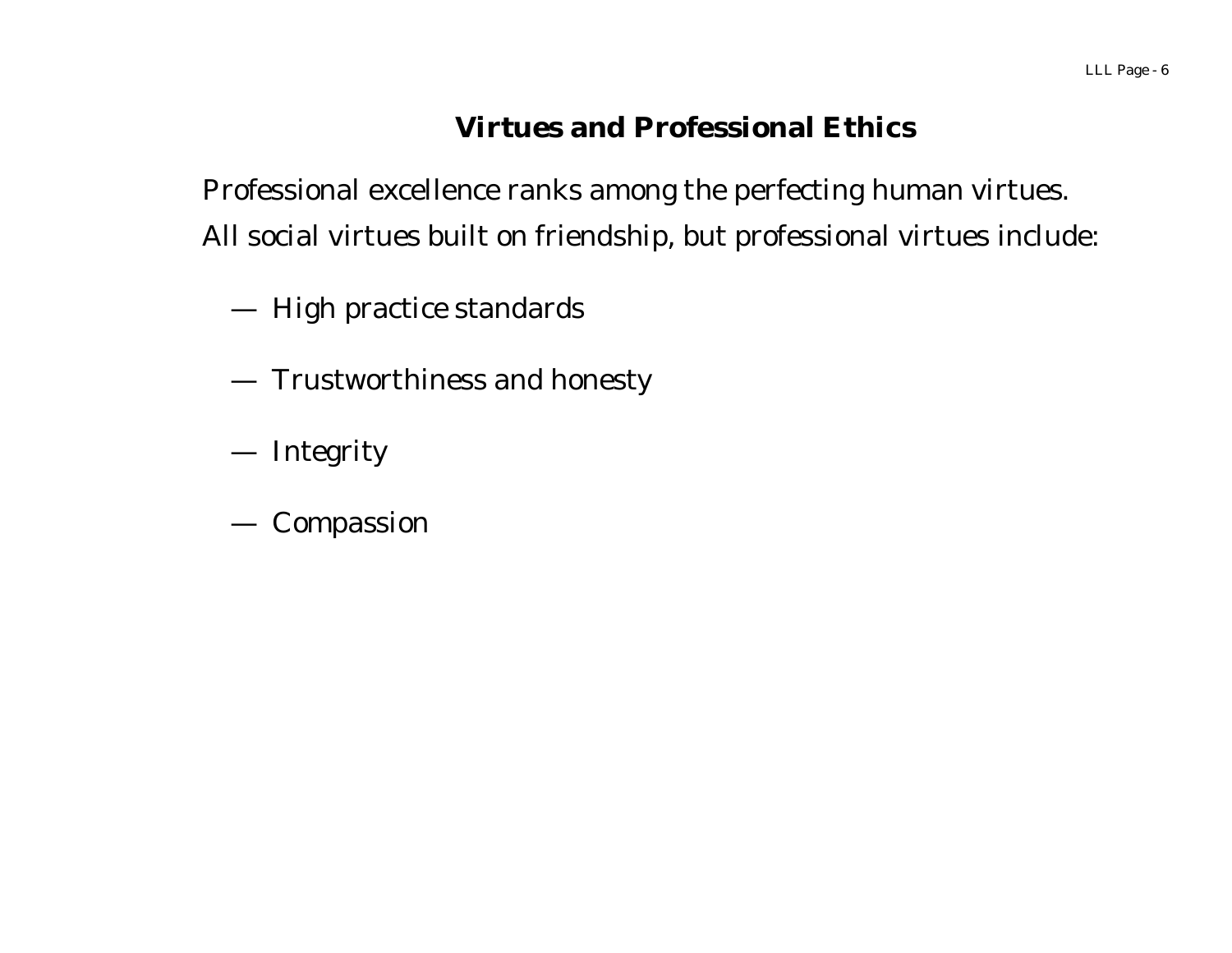# **Why be ethical?**

Three answers:

- 1. Because it is your rational duty.
- 2. Because it will increase the sum of good in the world.
- 3. Because it is the most fitting way to be <sup>a</sup> person.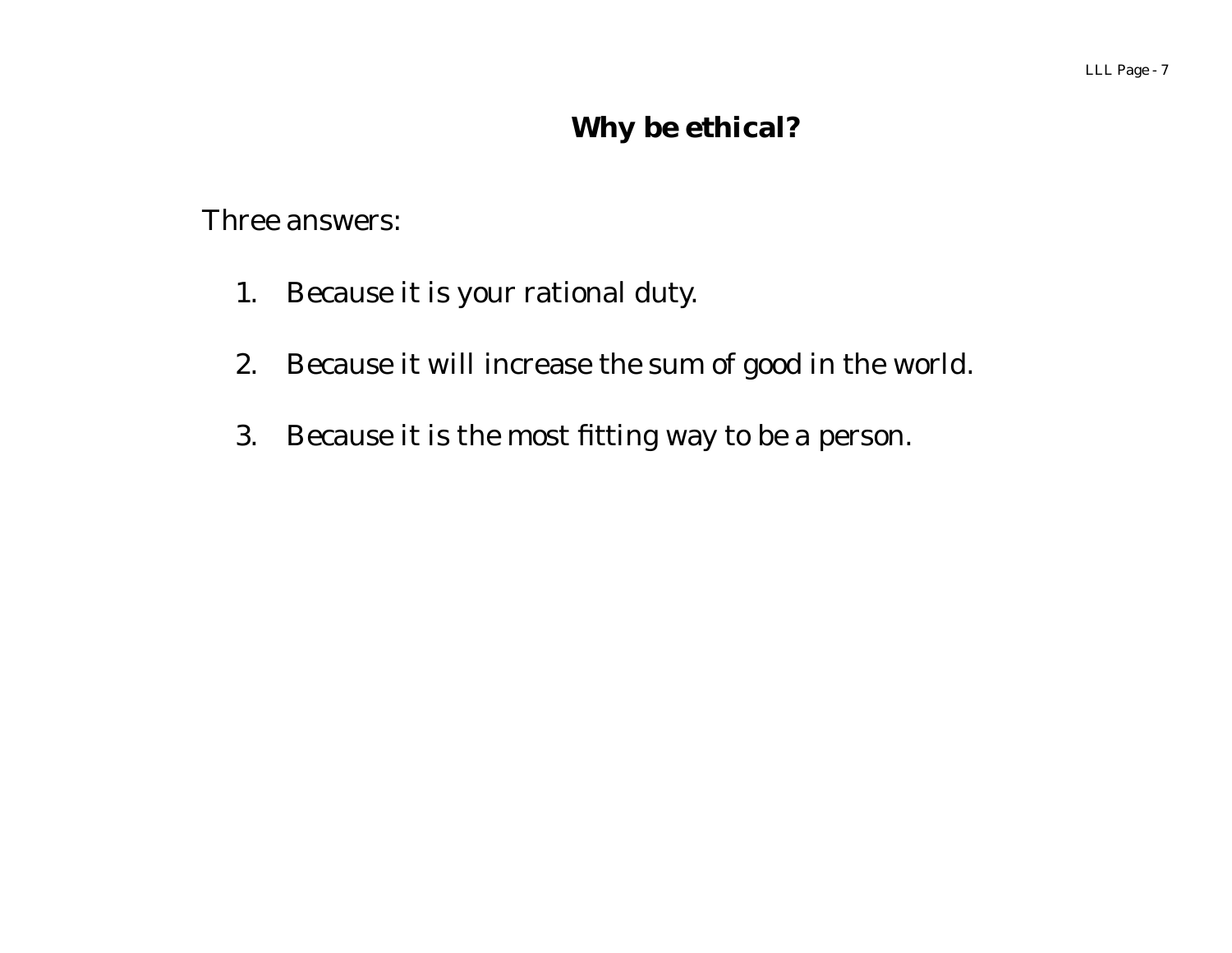#### **Connecting the personal and the professional**

Professional ethics draws from all three strands of moral theory:

- —It cares about principles and about people as people;
- It cares about results;
- —It cares about the virtues of professional practice (excellence).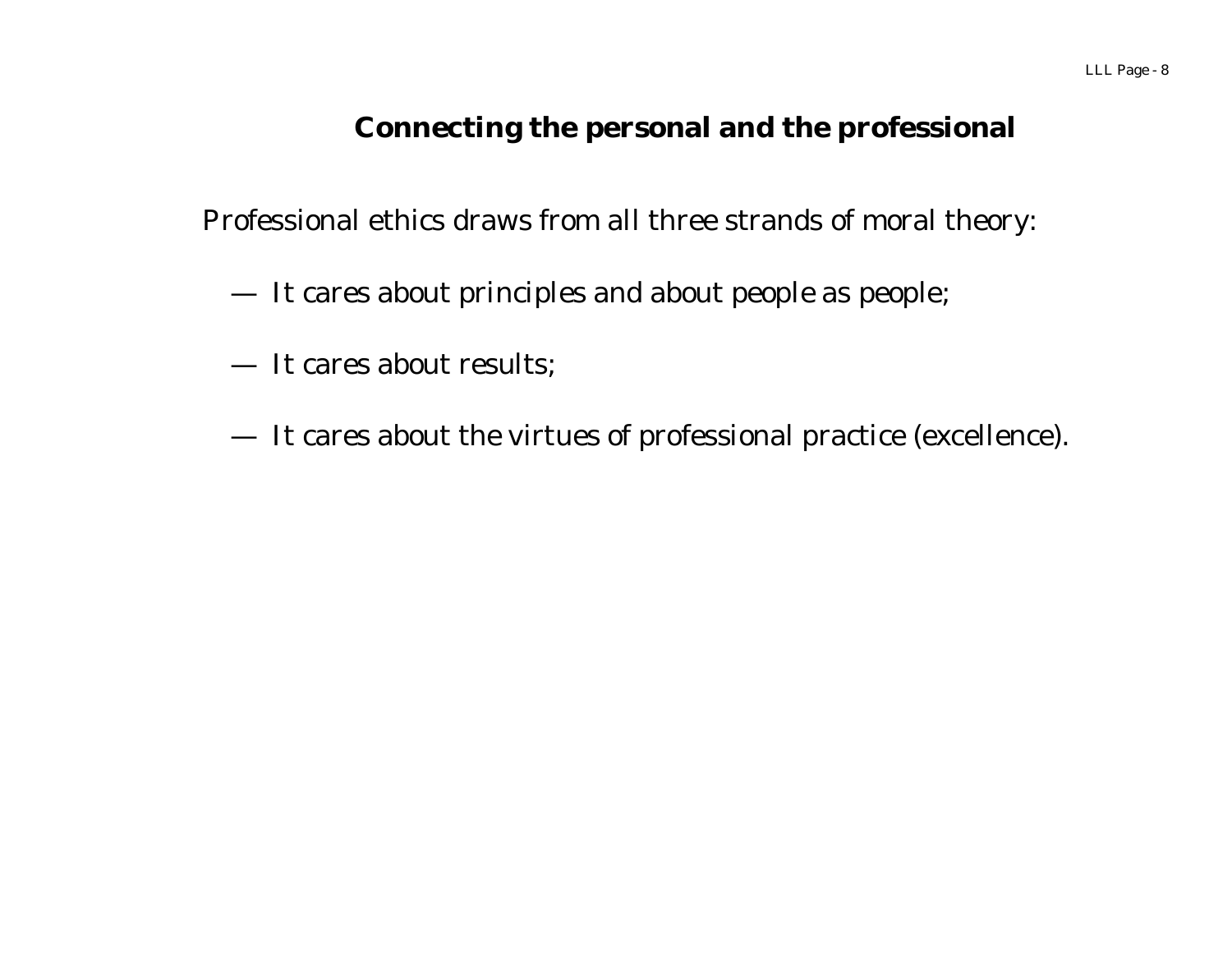### **Instrumental goods and intrinsic goods:**

- What is the good of a car?
- What is the good of money?
- What is the good of food?
- What is the good of a Master's degree?
- What is the good of friendship?
- What is the good of art?

In sum ...

- —Goods (*instrumental* goods) can be useful for getting other goods, or
- — Just good in themselves. These are called basic or *fundamental* goods.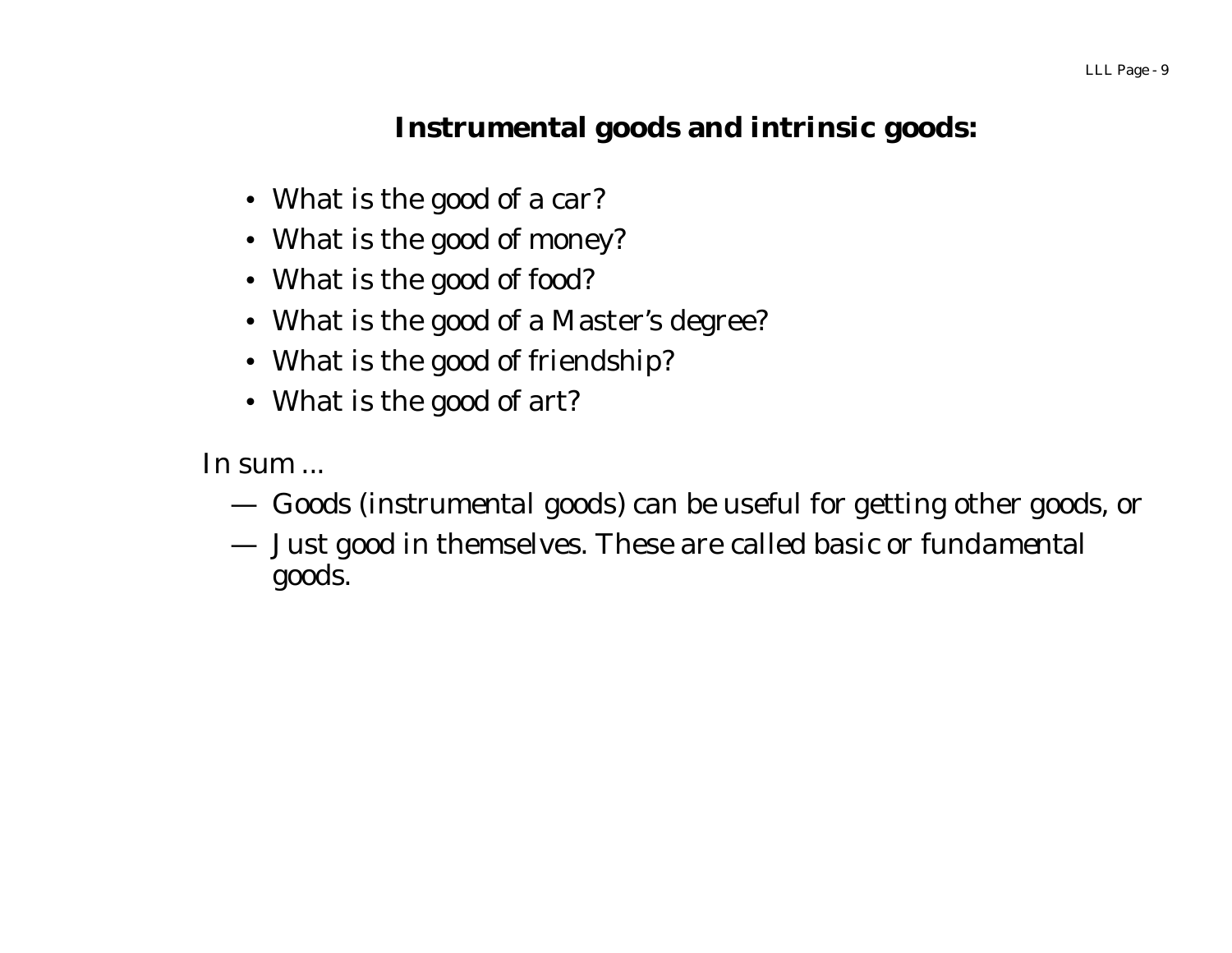### **So what is the good of ethics?**

- Ethics is about the pursuit of instrumental & fundamental goods.
- Reflected in stressing that human dignity cannot be traded for lesser benefits; and by taking consequences seriously.
- But fundamental goods should not be displaced by instrumental ones.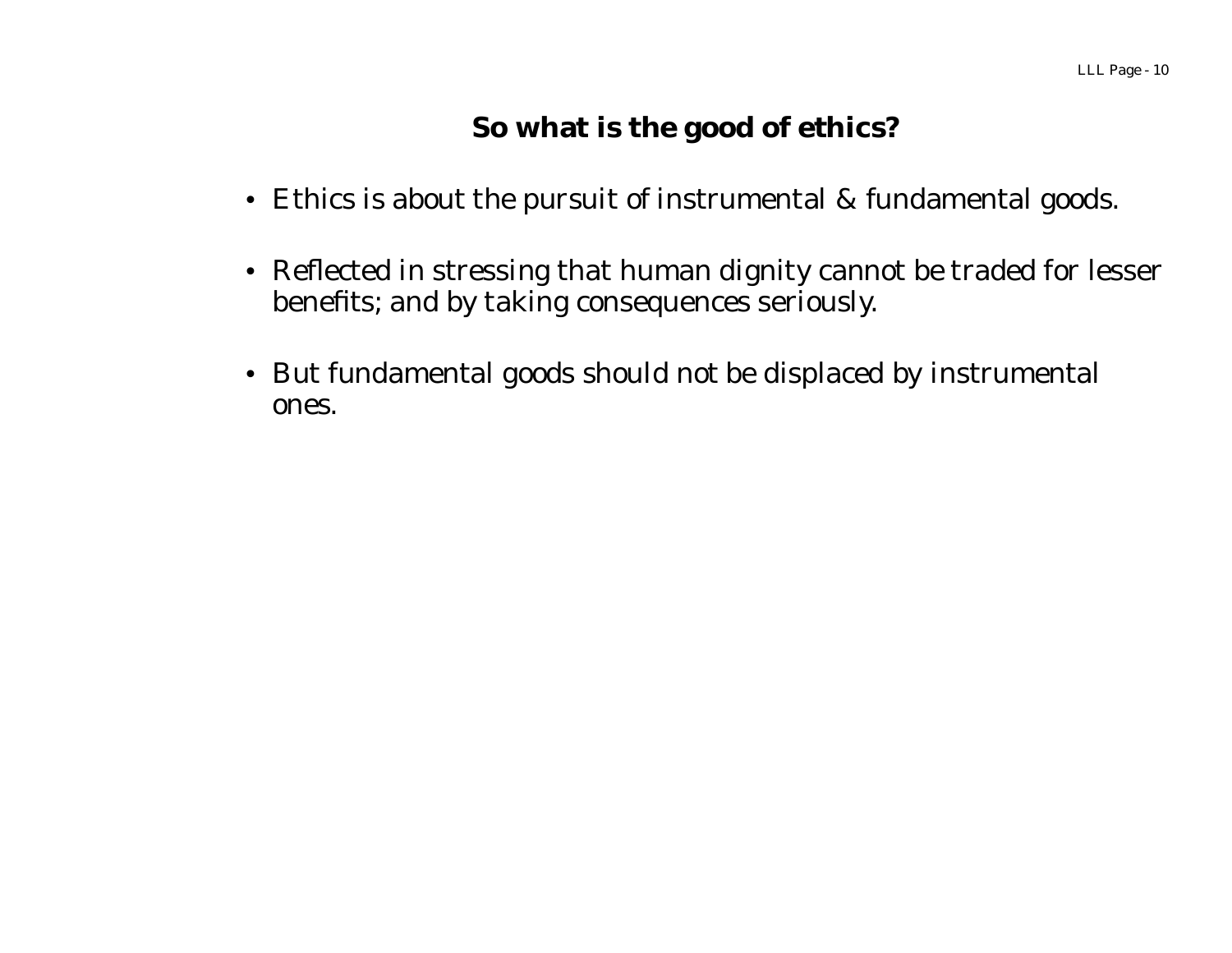### **Shortcomings of these theories**

- Rules and absolute prohibitions work at the margins of conduct, eg. Do not torture; do not murder. Most conduct is not at the extreme.
- Consequences need some ranking principle beside quantity to distinguish what is important and inviolable from what is tradable  $\rightarrow$  a theory of good.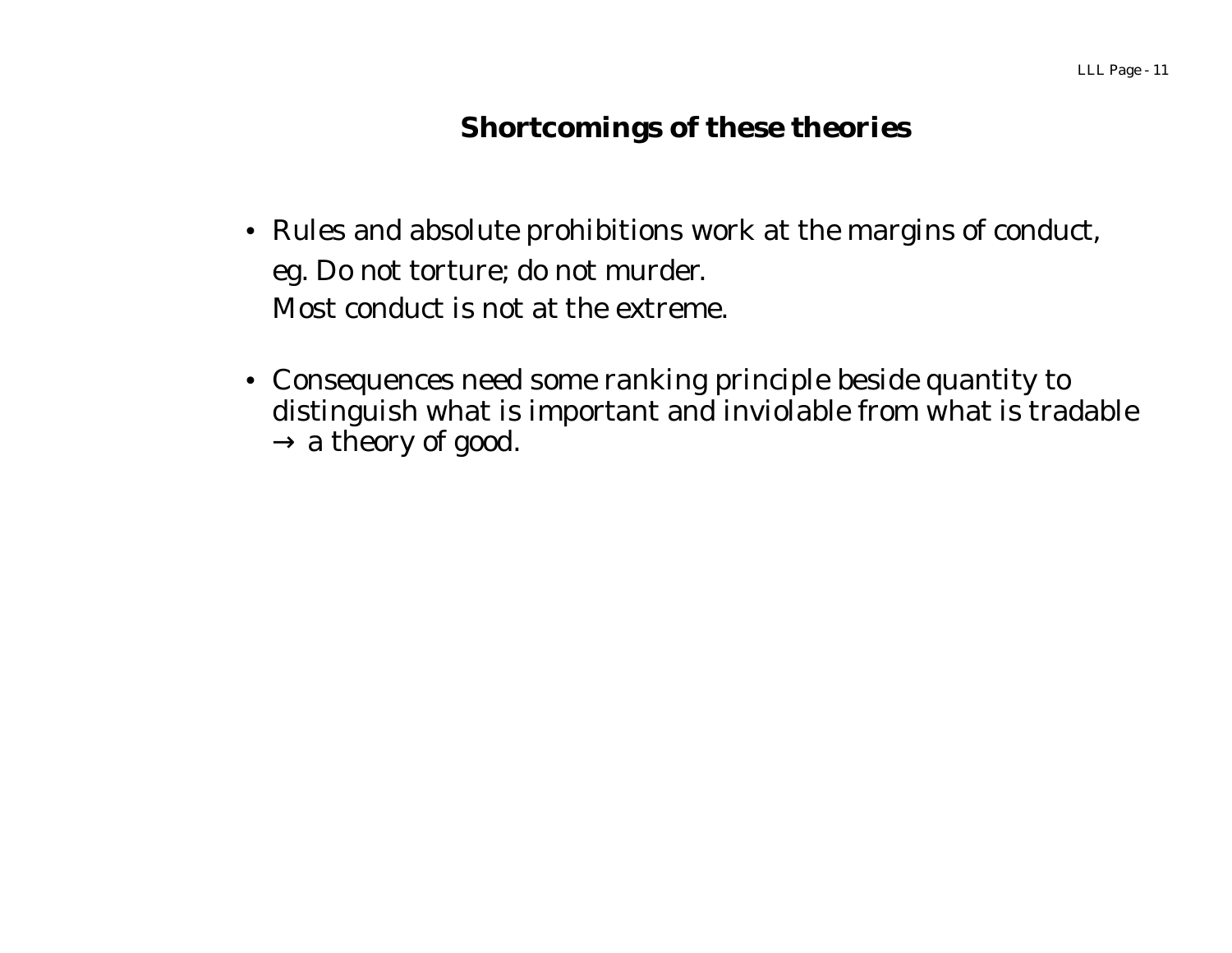#### **How can we choose an ethical theory?**

In an ethical position (whichever theory):

- —Look at whether fundamental goods are protected and supported
- — Look at human flourishing. Are any goods basic to human well-being deliberately compromised?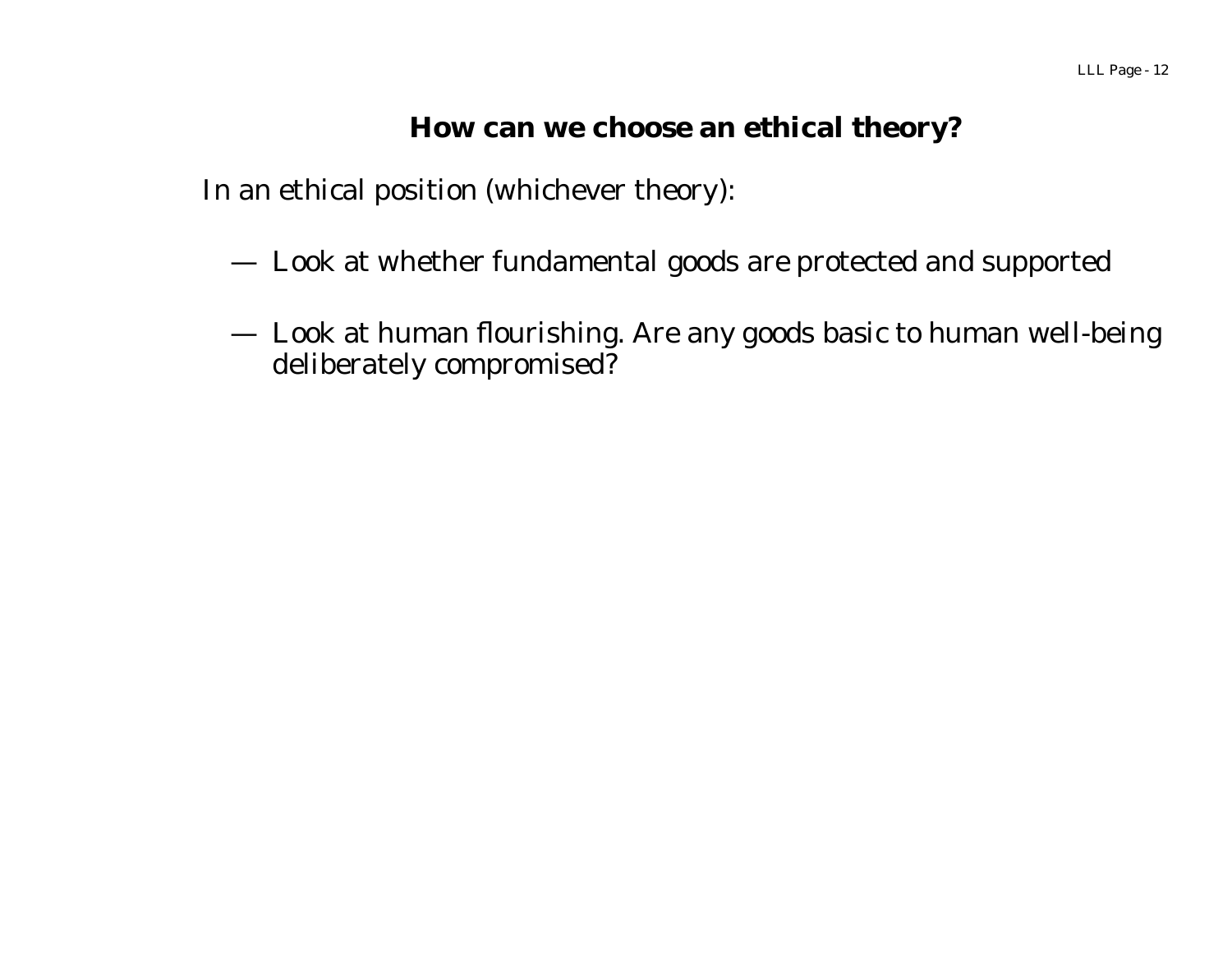### **Can we name these goods?**

- Life
- Friendship
- Freedom
- Knowledge
- Æsthetics
- Play

(e.g. Play informs many parts of our lives. The spirit of play is valuable just for itself.)

• Religion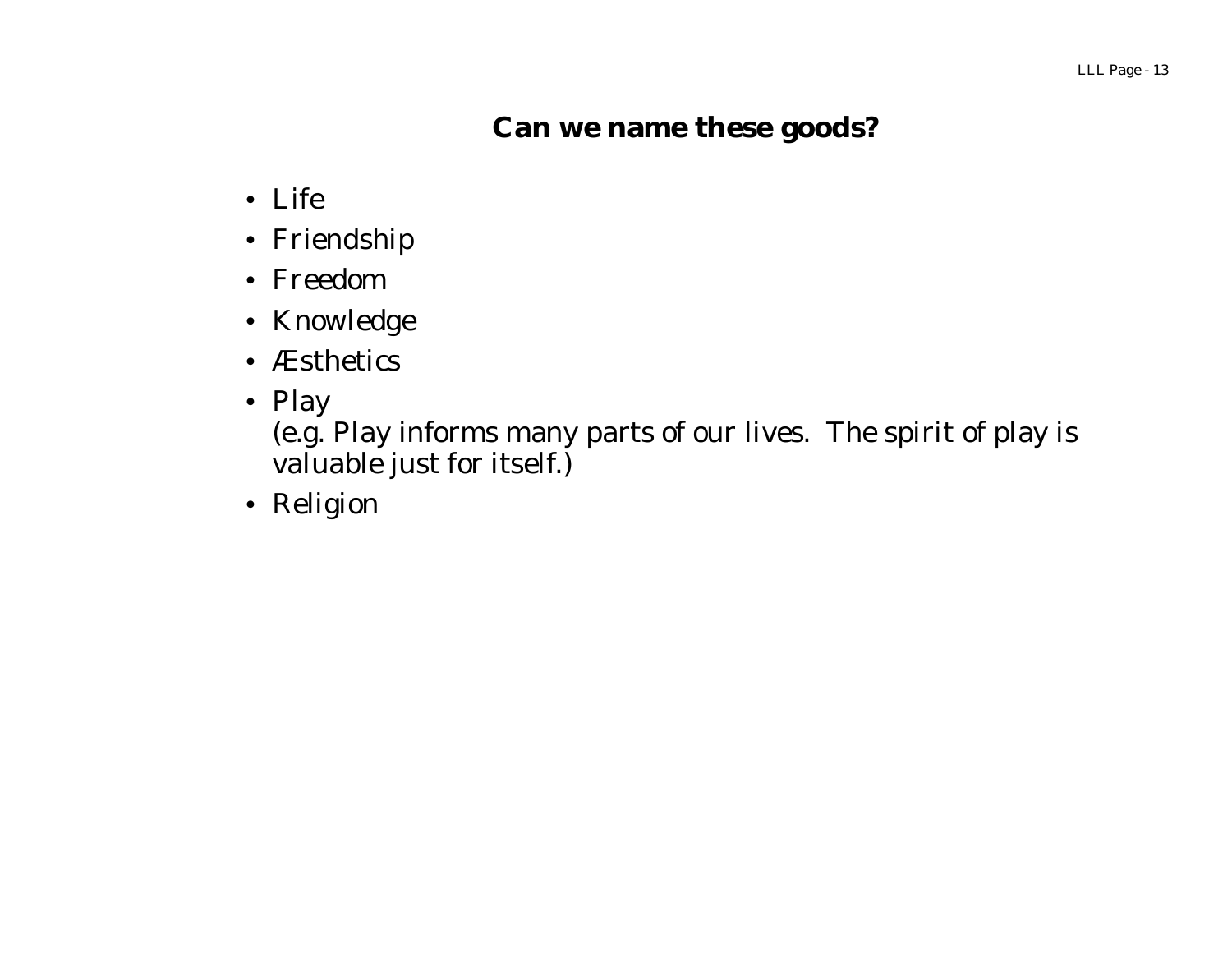### **Ethics and business**

- What goods are fundamental in business?
- What values do we need to protect them?
- What structures should encourage and protect those values?
- What rôle does an individual have in safeguarding those values in an organisation?
- What rôle does business have in protecting those values in society?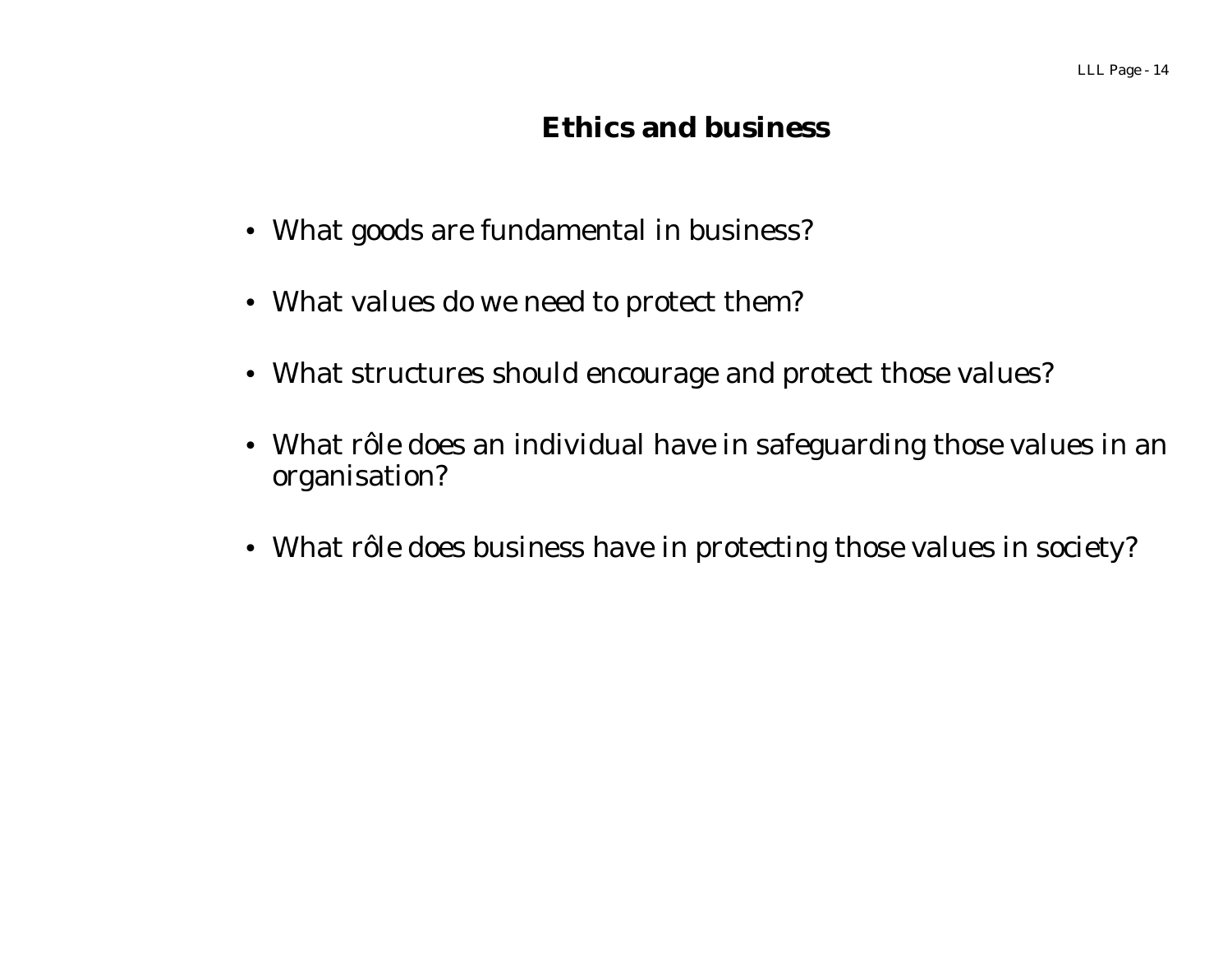# **A Hierarchy of Actions:**

DO NO HARM PREVENT HARM REMOVE HARM DO GOOD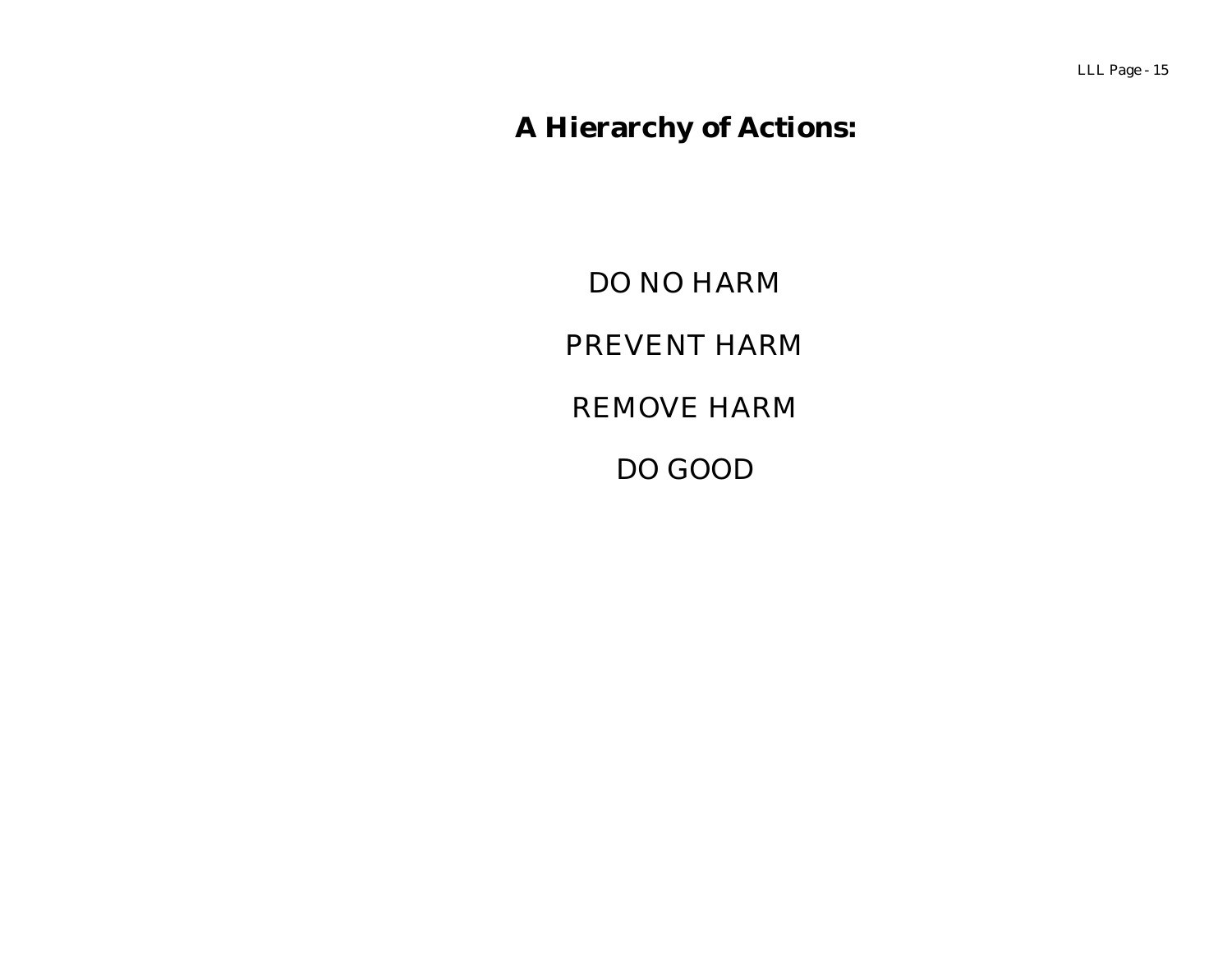### **The Kew Gardens Principles**

When should you act?

- 1. When you see extreme need.
- 2. When you are close by.
- 3. When you are able to.
- 4. When no-one else is likely to.
- 5. When you won't suffer undue loss.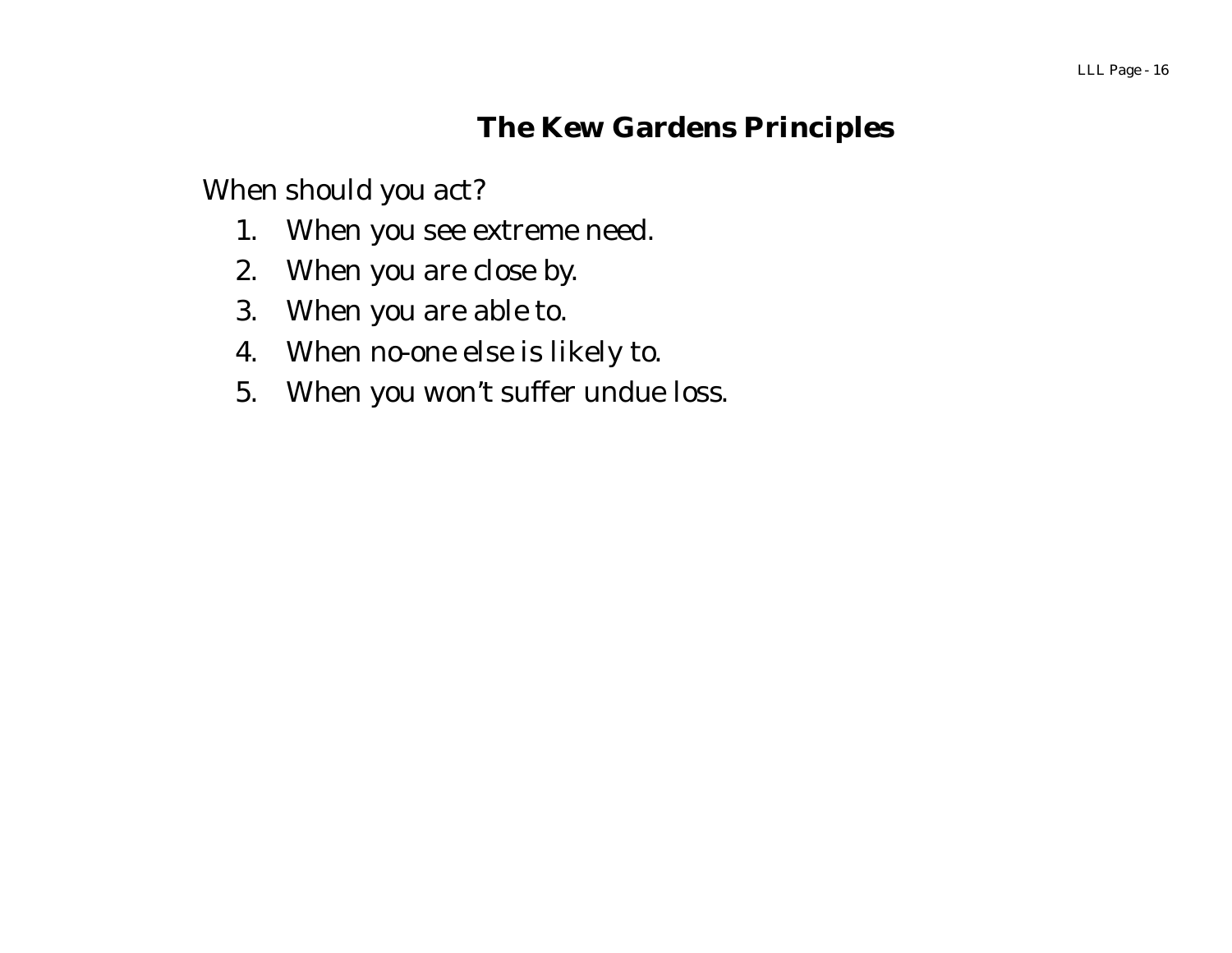#### **ENRON**

"Enron ... took great pains to project an image of being a stalwart and responsible corporate citizen ... [It] appeared to have superior internal controls, including most of the elements of an effective ethics management system in place."

(— *Strategic Finance*, Feb. 2002)

"The unrelenting emphasis on earnings growth and individual initiative, coupled with a shocking absence of the usual corporate checks and balances, tipped the culture from one that rewarded aggressive strategy to one that increasingly relied on unethical corner cutting. In the end, too much leeway was given to young, inexperienced managers without the necessary controls to minimise failures."

(— *Business Week*, Feb. 25, 2002)

Enron changed from being a small regulated gas company to an huge unregulated trading company. The catalyst was Chairman Ken Lay hiring of Jeff Skilling "to build Enron Finance Corp. into an asset light laboratory for financially linked products and services."

(— *Business Week*)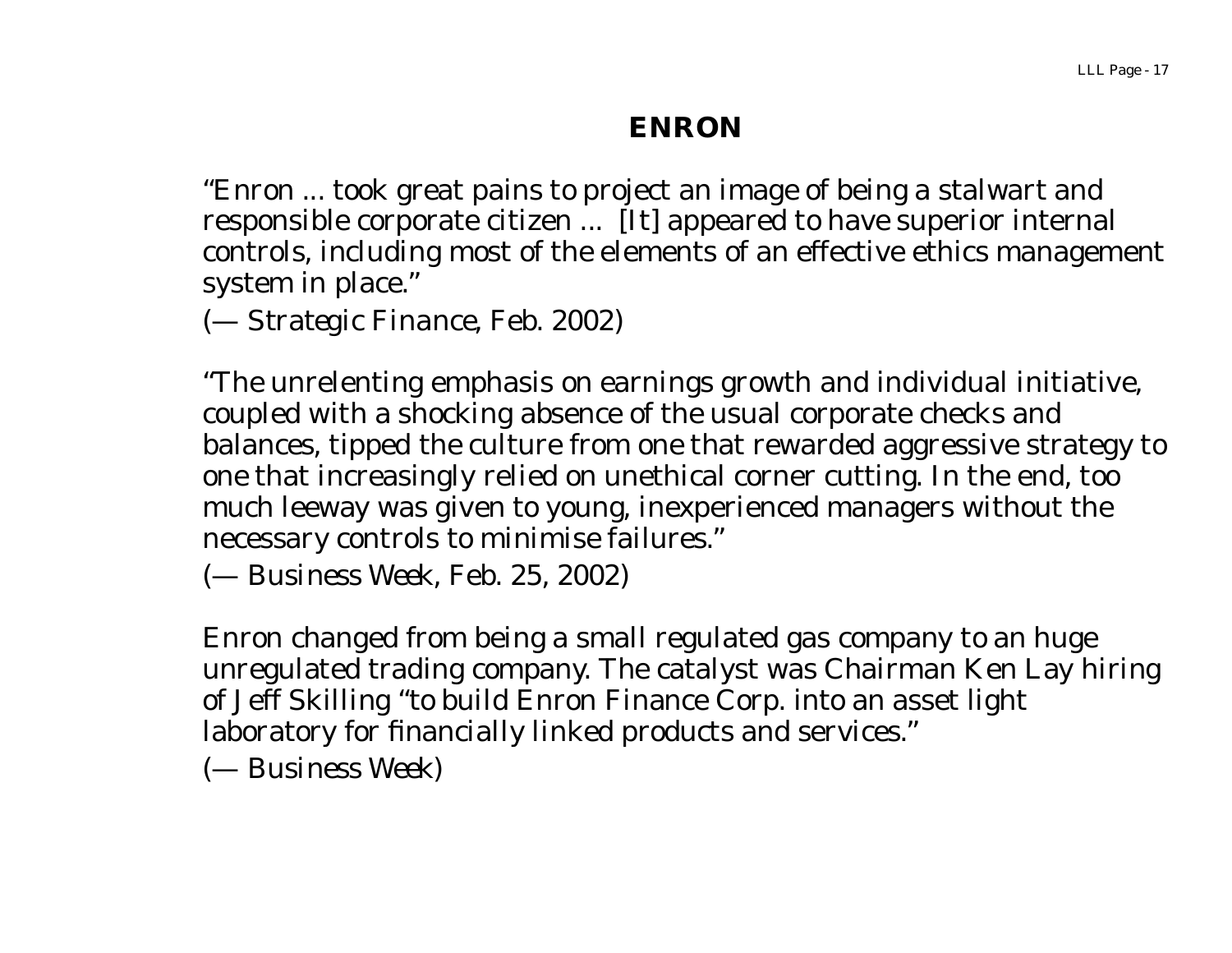#### **ENRON**

"The train was supposed to be kept on the tracks partly by an internal risk management group ... to screen proposals and review deals. Many of the unit were MBAs with little perspective and every reason to sign off on deals. Their own performance reviews were partially done by the people whose deals they were approving. The process made honest evaluations virtually impossible."

(— *Business Week*)

"Arthur Andersen, the accounting firm, looked the other way while Enron management created 'special purpose entities' (that is, complicated financial arrangements that kept hundreds of millions of dollars in losses and debt off the balance sheet, and thus away from the scrutiny of investors). This led to an overstatement of profits of almost \$600 million and an understatement of debt of \$630 million between 1997 and 2000. Andersen was hardly 'independent' as more than half of its income from its Enron 'account' came not from auditing but from lucrative consulting work."

(— *America*, Feb. 11, 2002)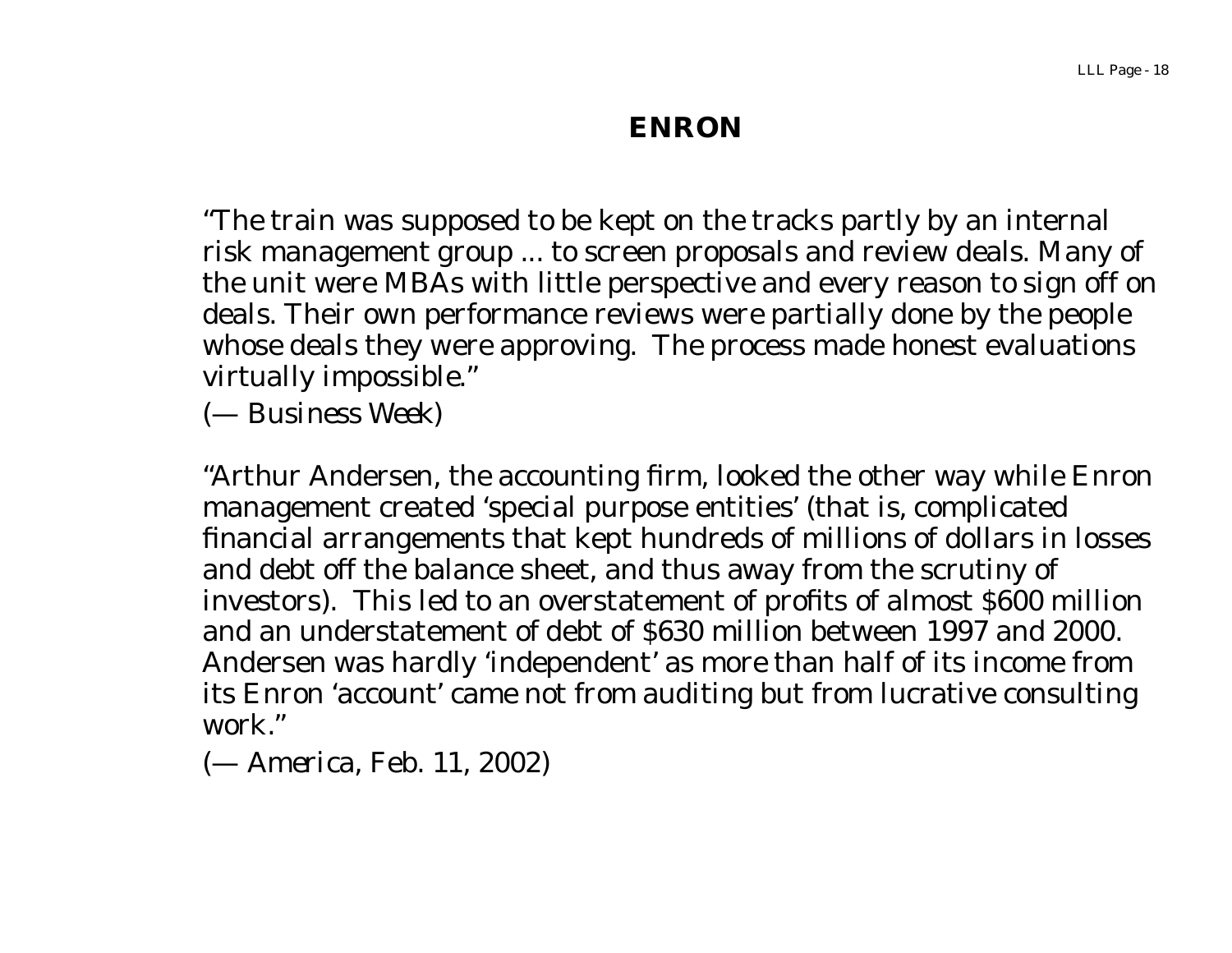#### **Enron issues**

- Corporate governance
- Off-the-books partnerships
- Auditors also having consultancy interests with clients
- Independent audit committee
- Code of ethics
- Political favours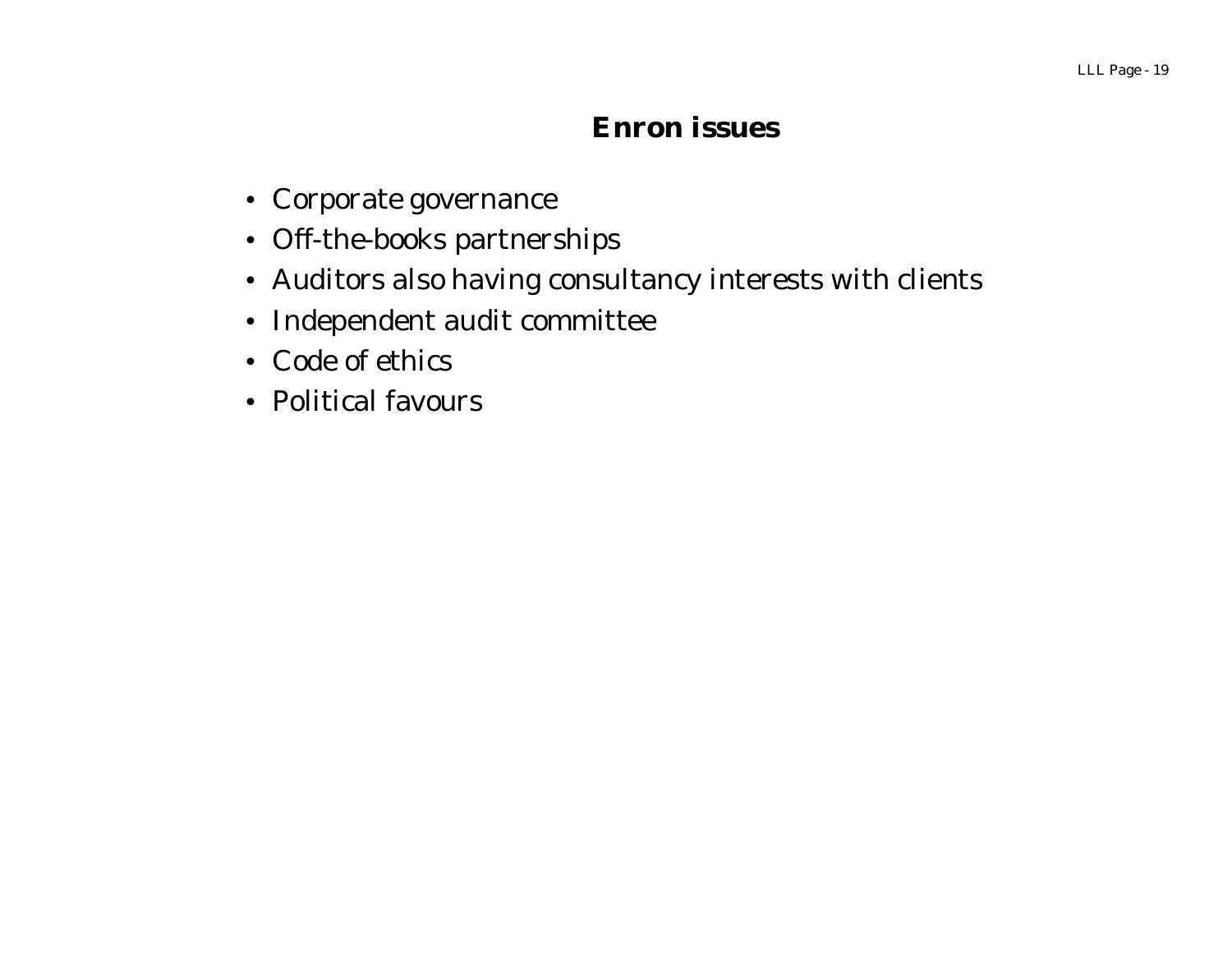#### **NYSE Response**

- —Tighten the definition of independent directors
- —Five audit committees the power to hire and fire auditors
- —Let shareholders approve all equity-based compensation plans
- — Force CEOs to certify the authenticity of their companies' financial statements
- — Require board compensation committees to be composed of all independent directors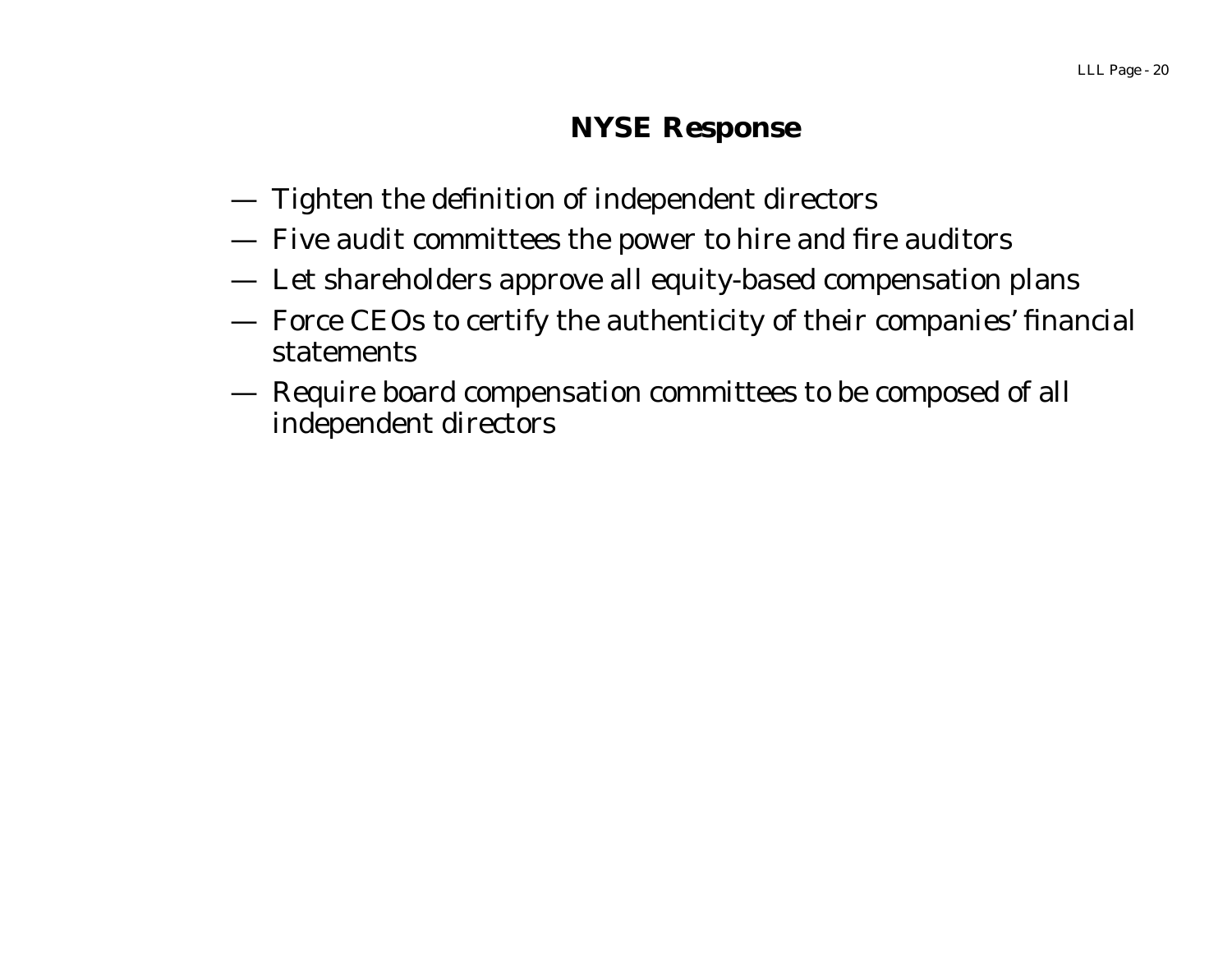# **A Corporate Sea Change?**

In his 1967 book, *The New Industrial State,* John Kenneth Galbraith wrote of business executives of that time:

"Management does not go out ruthlessly to reward itself — a sound management is expected to exercise restraint. ... With the power of decision goes opportunity for making money ... Were everyone to seek to do so ... the corporation would be a chaos of competitive avarice. But these are not the sort of thing that a good company man [sic] does; a remarkably effective code bans such behaviour. Group decision-making ensures, moreover, that almost everyone's actions and even thoughts are known to others. This acts to enforce the code and, more than incidentally, <sup>a</sup> high standard of personal honesty as well."

Thirty-five years on, a cover article in *Fortune* is titled, "You Bought. They Sold." "All over corporate America," reads the blurb — but we can think of Australian examples, "top executives were cashing in stocks even as their companies were tanking. Who was left holding the bag? You."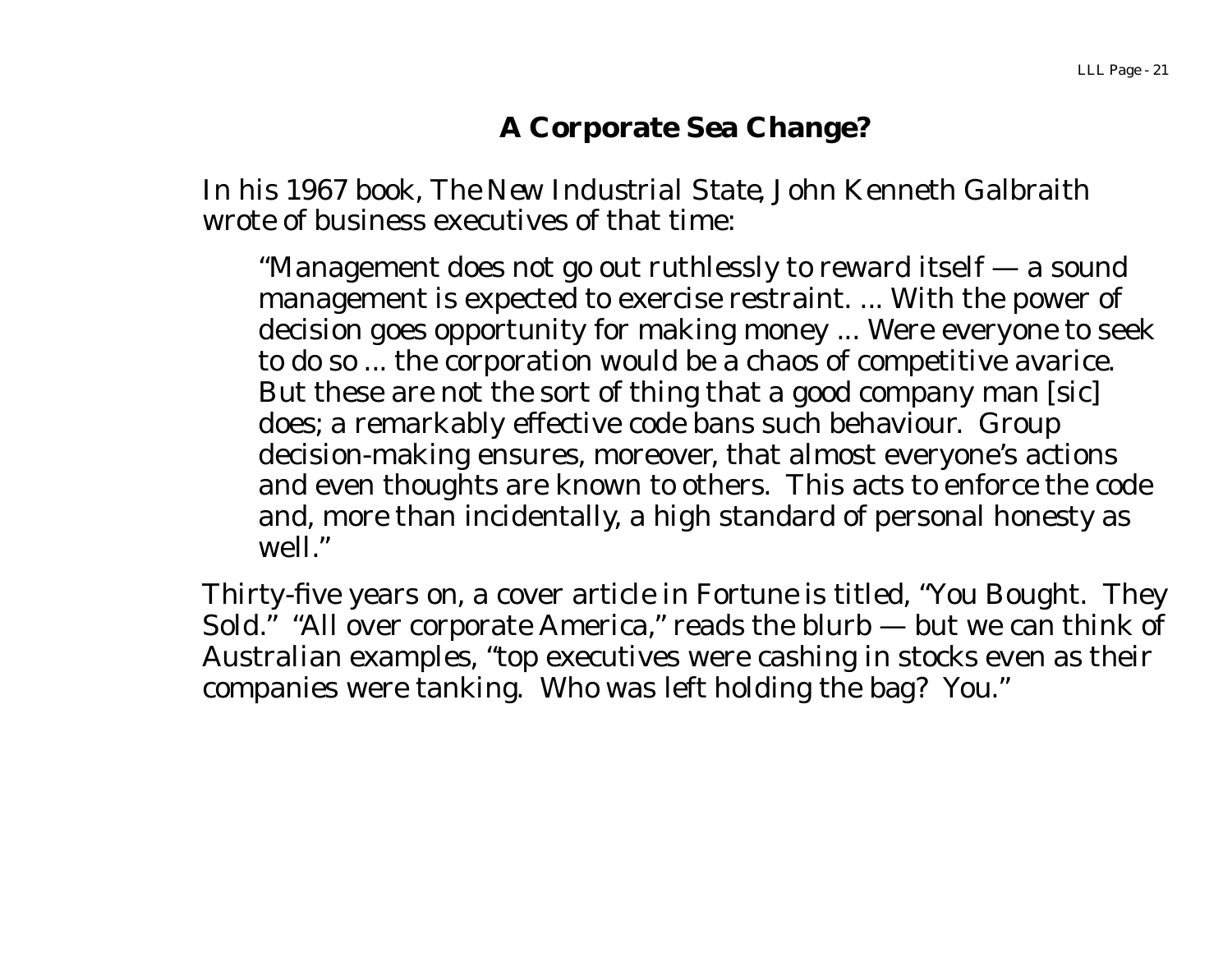- a. Has there been a change in corporate culture over the past generation? How?
- b. What of attitudes and morality?
- c. If so, possible reasons?
- d. Does your answer to a) shed any light on reversing changes, if they have occurred? How?